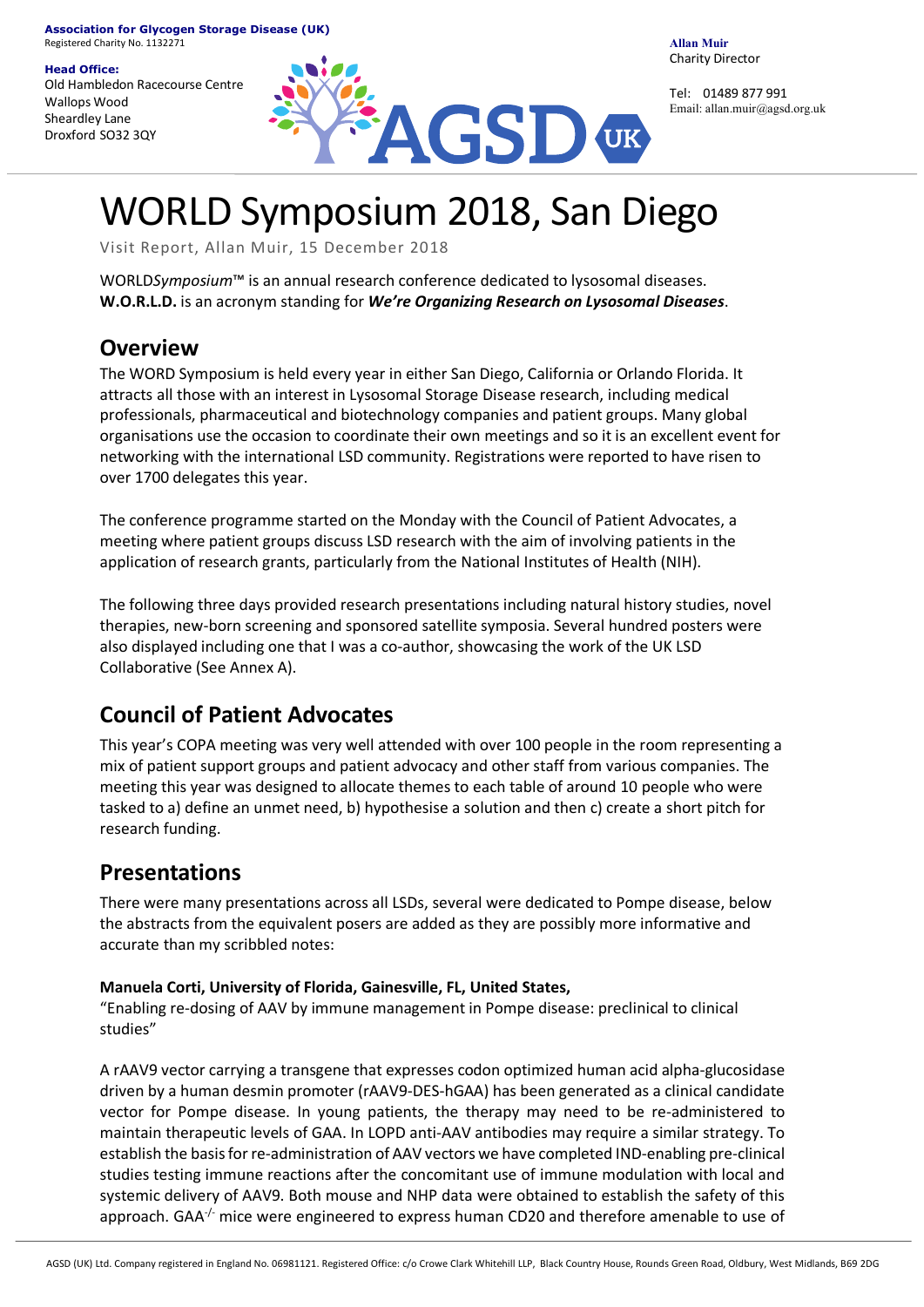human anti-CD20 antibody treatment. The immune modulation regimen is based on B-cell ablation with rituximab and sirolimus immediately prior to vector exposure. Data from the NHP study showed that 1) Clearance of AAV is influenced by antibody formation; 2) Protection from anti-AAV antibodies allows for re-administration of AAV9 given IM; 3) Screening for naïve status requires the assessment of both total antibody titer by ELISA as well as neutralizing Ab titer; 4) Immune modulation completely block anti-human transgene immune response in NHPs, and 5) In the setting of pre-immunity, high-titer anti-AAV antibodies lead severe infusion reactions after IV AAV delivery. Findings from human CD-20+/KO mice confirmed the above findings and showed that repeated IV dosing leads to augmentation of GAA activity above wildtype levels without increased anti-GAA or anti-AAV9 antibodies from baseline. In conclusion, co-administration of rituximab and sirolimus with AAV vectors is safe in non-human primates. In naïve animals, blockade of humoral immunity prevents anti-AAV and anti-transgene antibodies which enhances safety and allow for repeated AAV dosing. A study in LOPD has been initiated to further develop this strategy for all Pompe patients

#### **Nina Raben, National Institutes of Health, Bethesda, MD, United States,**

"A major advance in the search for more effective therapy for Pompe disease"

Current treatment with enzyme replacement therapy (ERT) is very effective in restoring cardiac function and extending the life span of infants, but skeletal muscle abnormalities have proven to be notoriously difficult to correct. The pathological mechanisms of muscle damage involve lysosomal glycogen accumulation, lysosomal swelling and dysfunction, and a major secondary abnormality impairment of autophagy. Build-up of autophagic debris greatly contributes to skeletal muscle resistance to ERT. Here, we report that a new experimental drug (a proprietary recombinant human GAA, designated as ATB200, with an optimized N-glycan profile for enhanced biodistribution and lysosomal uptake) clears lysosomal glycogen far more efficiently than the current standard of care, as shown by biochemical and histochemical analyses of muscle samples from *Gaa* knockout mice. Following two biweekly administrations of ATB200 at a dose of 20 mg/kg, immunostaining of single fibers with lysosomal and autophagosomal markers, and second harmonic imaging of muscle bundles showed a complete or near complete reversal of lysosomal pathology in most fibers. Furthermore, remarkably, autophagic buildup was resolved or significantly reduced in the diseased muscle - an outcome not seen with the current standard of care even at higher doses and longer treatment durations.

#### **Andrew Baik, Regeneron Pharmaceuticals, Tarrytown, NY, United States,**

"Next-generation antibody-guided enzyme replacement therapy in Pompe disease mice"

Here, we present an antibody-guided enzyme replacement therapy where antibodies are fused to hGAA and guide hGAA to skeletal muscle by targeting cell-surface internalizers that have a more favorable biodistribution and internalization kinetics than the cation-independent mannose 6 phosphate receptor (CI-MPR). Antibodies against broadly-expressed or skeletal muscle-specific internalizers were fused to hGAA and were able re-direct hGAA independently of CI-MPR *in vitro.* AAV-mediated liver depot gene therapy using an antibody::hGAA against the broadly expressed tetraspanin CD63 cleared glycogen in cardiac and skeletal muscles in Pompe mice to wild-type levels, while hGAA alone was only able to reduce 50% of muscle glycogen at the same dose. Markers for autophagy and lysosomal over-proliferation were significantly improved. Antibody::hGAA treated mice show improved performance on Rotarod and grip strength within 2 months of treatment, performing similarly to wild-type mice, while hGAA treated mice only stabilized or declined their strength.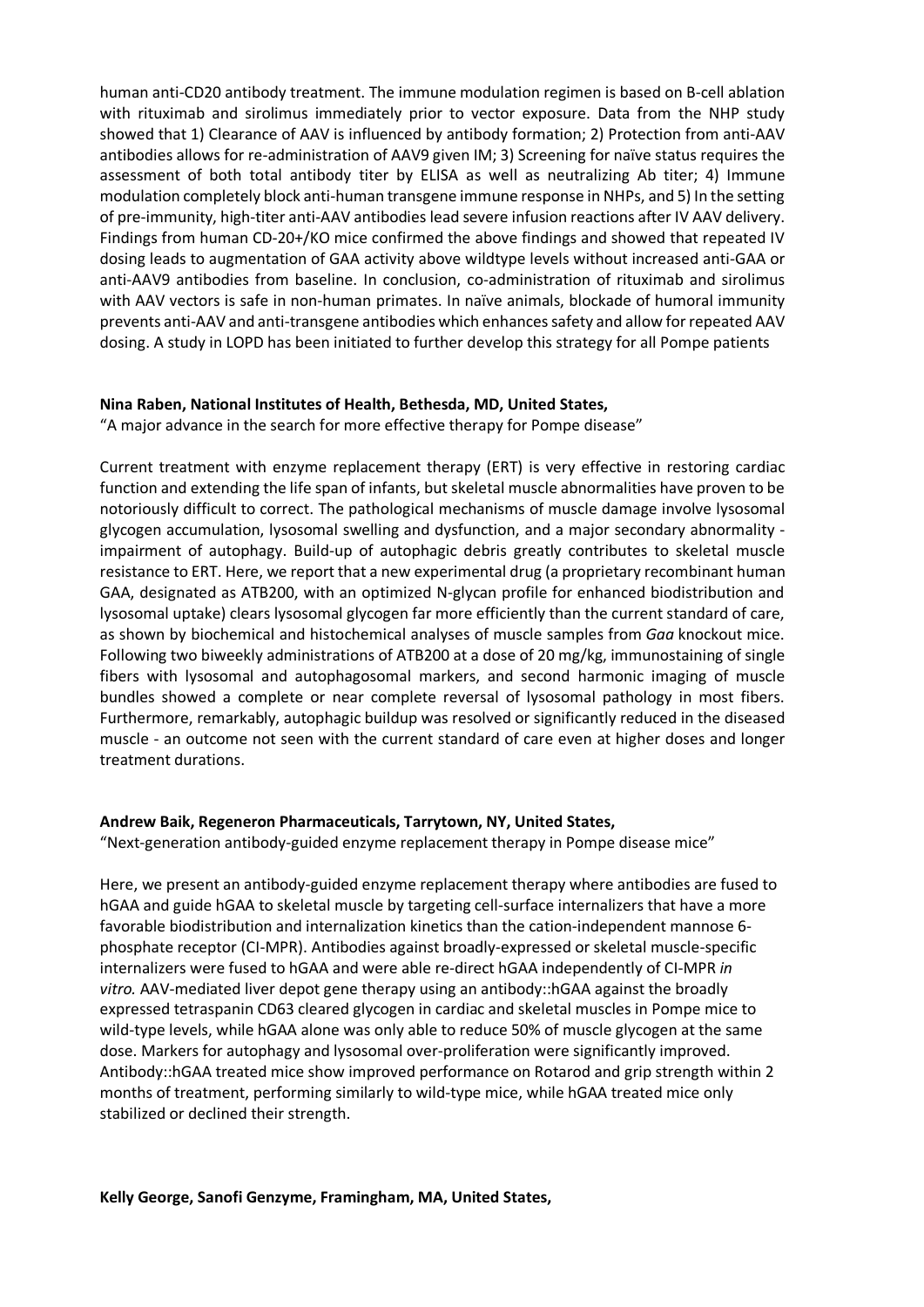"Comprehensive exploratory study to identify novel biomarkers of Pompe disease"

Alglucosidase alfa is an enzyme replacement therapy (ERT) for the treatment of Pompe disease that provides patients with exogenous recombinant human GAA. The second generation of ERT, neoGAA, is currently in Phase III trials. The biomarkers being used clinically, including glycogen content via muscle biopsy, CRIM status, ACE polymorphism, urinary Hex4, and MRI, are either invasive, technically challenging, or more useful for the infantile form of the disease. Therefore, there is a great need for a sensitive, non-invasive, and reliable biomarker that can aid in prognostic monitoring of disease progression in symptomatic and asymptomatic patients, and to measure response to treatment. To identify novel biomarkers, an unbiased approach was taken using samples from late-onset Pompe disease patients enrolled in the EMBASSY or neoGAA Phase I/II trials. Normal control donors that were similar in age, gender, race, and BMI were also included. A comprehensive discovery program that included proteomics, metabolomics, and multi-analyte profiling was used to identify potential biomarkers in urine and plasma samples. These analyses identified candidates at both the protein and metabolite level that are being investigated further in targeted mass spectrometry assays. Further investigation linked identified biomarkers to a number of pathways that are altered in Pompe patients. As expected, intermediates in glycogen metabolism were significantly upregulated. However, changes in other metabolic pathways suggest that there is a decrease in overall energy production with preferential utilization of fatty acids over glucose in Pompe disease. This is the first multi-omic approach to identify biomarkers in late-onset Pompe disease for the development of targeted assays with potential clinical utility.

#### **Taszeen Mozaffer, Amicus Therapeutics, Inc., Cranbury, NJ, United States,**

"First-in-human preliminary pharmacokinetic data on a novel recombinant acid α-glucosidase, ATB200, co-administered with the pharmacological chaperone, AT2221, in patients with late-onset Pompe disease"

ATB200-02 is a first-in-human, Phase 1/2 trial to evaluate ATB200, a next-generation rhGAA ERT, co-administered with AT2221, an oral pharmacological chaperone, in adults with LOPD. This openlabel, single-ascending-dose study assessed the safety/tolerability, pharmacokinetics/pharmacodynamics, and efficacy of ATB200/AT2221. Twenty patients were enrolled: ERT-switch ambulatory (n=11; Cohort 1), ERT-switch nonambulatory (n=4; Cohort 2), and ERT-naive ambulatory (n=5; Cohort 3). The most common treatment-related adverse events were nausea, tremor, headache, and fatigue (n=3 each). Three events of infusion-associated reactions occurred in 400+ infusions. ATB200/AT2221 therapy was associated with reductions in markers of muscle damage (CK, ALT, AST) and substrate accumulation (Hex4). At months 6 and 9, muscle function improvements were observed in 16/18 and 10/10 patients, respectively. Mean [SD] 6 minute walk test increased from baseline for both ERT-switch and ERT-naive patients at month 6 (cohort 1 [n=9], +35.3 [40.1]; cohort 3 [n=5], +41.8 [29.4] meters) and month 9 (cohort 1 [n=8], +37.2 [33.8]; cohort 3 [n=2], +74.9 [4.0] meters); other motor function tests were consistent with these results. At month 6, increases were observed in elbow and shoulder strength in nonambulatory ERT-switch patients. Forced vital capacity (% predicted) increased in ERT-naive patients (cohort 3: month 6 [n=5], +4.2; month 9 [n=2], +5.0) and was generally stable in ambulatory ERT-switch patients (cohort 1: month 6 [n=8], -1.0; month 9 [n=7], -2.0). Preliminary data indicate that next-generation ATB200/AT2221 has the potential to be an important treatment option for patients with Pompe disease.

### **Satellite Symposia**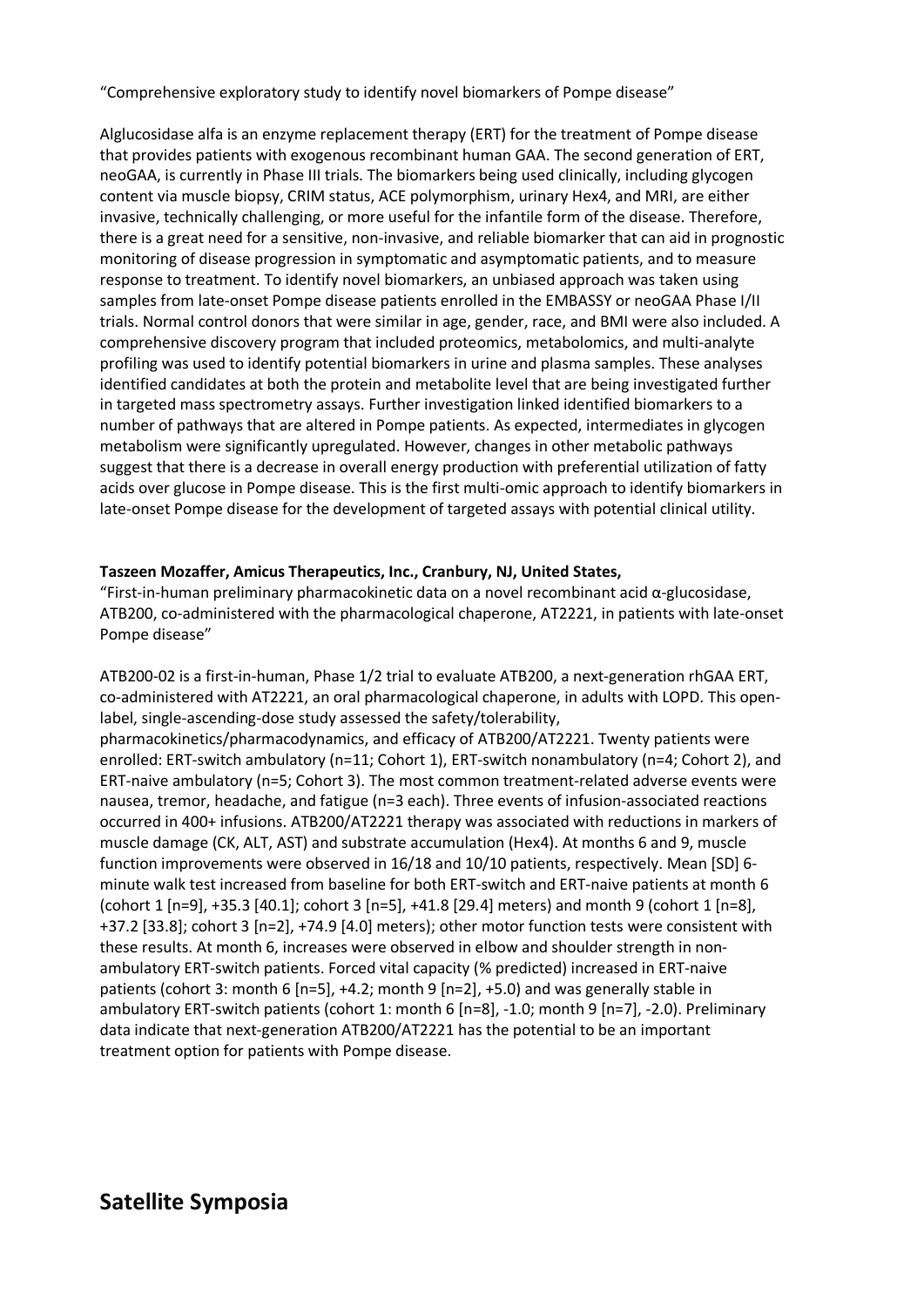#### *Responding to the Challenge of Pompe Disease*

CME Satellite Symposium. Supported by an independent educational grant from Sanofi Genzyme. The main speaker in this session was Priya Kishnani who spoke of emerging new phenotypes of Pompe disease as a result of new-born screening in the USA. For example the atypical Infantile Onset children who are diagnosed under the age of one year and have no cardiomyopathy.

#### *Creating Hope for the Unreachable, Unprofitable and Unthinkable Patient*

Sponsored by Care Beyond Diagnosis Foundation, in conjunction with the MPS Society UK and the European Gaucher Alliance.

Supported via unrestricted educational grants from Chiesi Farmaceutici, Shire and FYMCA Medical Ltd.

FYMCA Medical is a new organisation formed by Chris Hendriksz and his family. Chris was, until recently, the clinical lead at the adult LSD specialist centre in Salford, UK. They work to improve the care of people with rare diseases in areas of the globe where high standards of medical care do not exist.

#### *Early treatment of lysosomal disorders: a closer look at Fabry and Pompe disease*

Supported by Amicus Therapeutics, Inc.

Mark Patterson gave an interesting talk about the need for early diagnosis across all diseases, and Priya Kishnani gave examples from the New-born Screening programme in the USA.

#### *Sanofi Genzyme's 6th Annual Forum for patient advocates*

This was a small meeting designed to introduce the global patient advocacy team and the support they can provide, and to inform Patient groups of grants available and the process for making grant applications. Groups are advised to submit applications at least 16 weeks before the funds are required and, particularly in the US, year-end reports are required to show how the funds were used.

An extremely successful art exhibition, "Beyond the Diagnosis" by Patricia Weltin was highlighted as a successful way of raising awareness of rare diseases.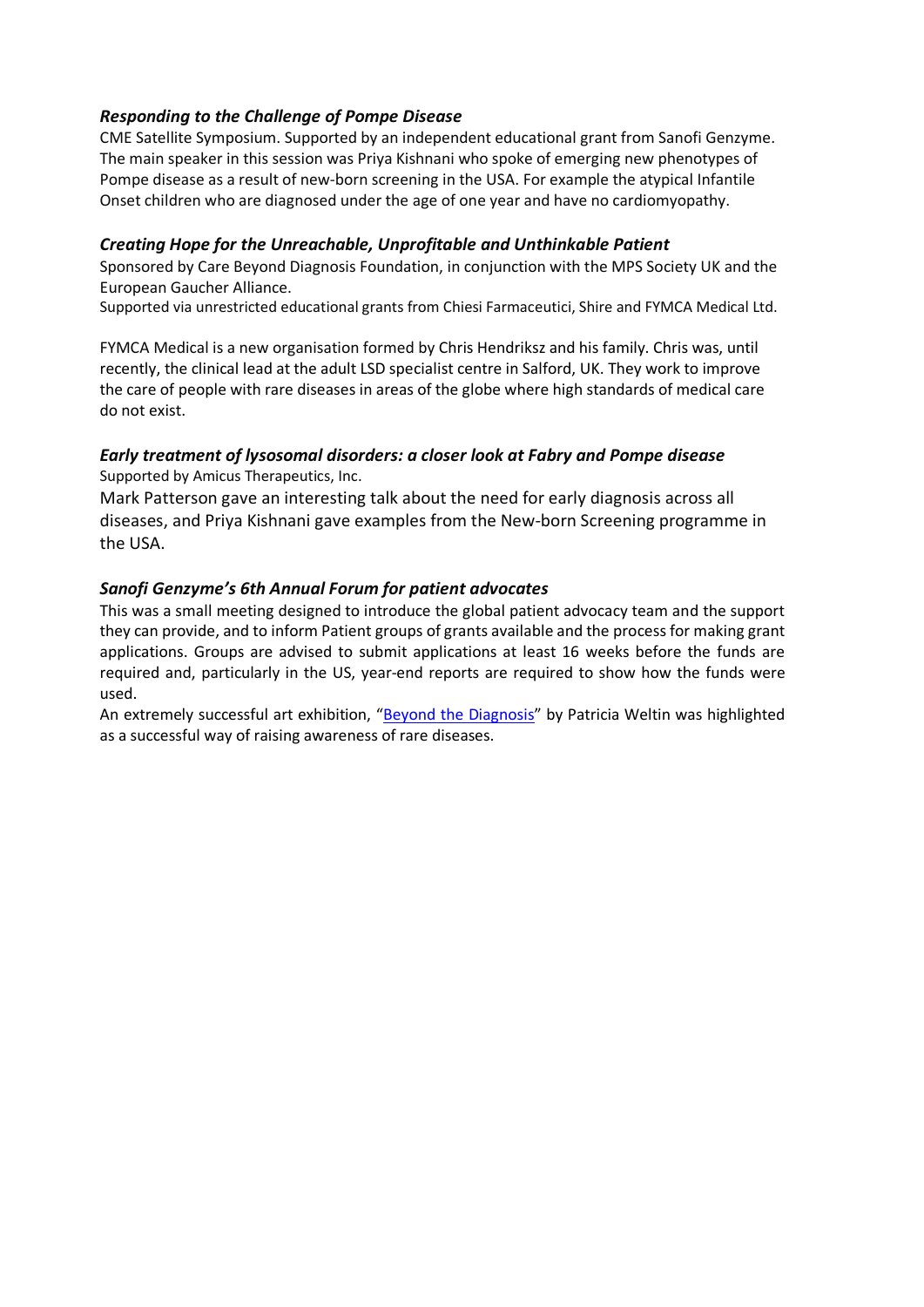# Annex A. Poster Presentations

Over 30 posters were presented with Pompe in the title. Many other posters had some relevance to Pompe although the research concentrated on other LSDs or LSDs in general.

Abstracts of all these posters are published in the Journal of Molecular Genetics and Metabolism, February 2018, Volume 123, Issue 2.

| Poster# | <b>First Author</b>  | <b>Abstract Title</b>                                                               |
|---------|----------------------|-------------------------------------------------------------------------------------|
| 18      | Stephanie            | Insight into the phenotype of infants with Pompe disease identified by              |
|         | Austin               | newborn screening with the common c.-32-13T>G "late-onset" GAA variant              |
| 43      | <b>Irene Chang</b>   | Proteolytic immuno-SRM-MSMS in dried blood spots to determine                       |
|         |                      | immunogenicity in patients with infantile Pompe disease                             |
| 71      | Ankit Desai          | An immune tolerance approach using methotrexate in the naïve setting of             |
|         |                      | patients treated with a therapeutic protein: experience in infantile Pompe          |
|         |                      | disease                                                                             |
| 72      | Jordi Díaz-          | Anti-rh-GAA antibodies does not influence late onset Pompe disease                  |
|         | Manera               | progression                                                                         |
| 77      | Alícia               | Enzyme replacement therapy for late-onset Pompe disease: a systematic               |
|         | <b>Dornelles</b>     | review                                                                              |
| 98      | <b>Allison Foley</b> | Planning, implementation, and initial results of newborn screening for Pompe        |
|         |                      | disease and MPS I in Georgia                                                        |
| 110     | <b>Kelly George</b>  | Comprehensive exploratory study to identify novel biomarkers of Pompe               |
|         |                      | disease                                                                             |
| 123     | John Gray            | Establishing the optimal tissue target for alpha-glucosidase gene delivery in       |
|         |                      | Pompe disease                                                                       |
| 124     | Abhinav              | Optimization of CRISPR mediated genome correction of Pompe disease-specific         |
|         | Grover               | GAA mutations in C2C12 mouse myoblasts                                              |
| 142     | Mrudu                | Cognition and brain involvement in infantile Pompe disease                          |
|         | Herbert              |                                                                                     |
| 150     | <b>Elise Holmes</b>  | Minnesota Department of Health long-term follow-up of newborn screening             |
|         |                      | conditions: new applications for Pompe disease and MPS I                            |
| 154     | Jeffrey              | Characterization of CRISPR-Cas9 generated Pompe disease models                      |
|         | Huang                |                                                                                     |
| 168     | Franklin             | First-in-human preliminary pharmacokinetic data on a novel recombinant acid         |
|         | Johnson              | α-glucosidase, ATB200, co-administered with the pharmacological chaperone,          |
|         |                      | AT2221, in patients with late-onset Pompe disease                                   |
| 169     | Harrison             | Lingual pathophysiology in late-onset Pompe disease                                 |
|         | Jones                |                                                                                     |
| 170     | Harrison             | Respiratory muscle training in Pompe disease                                        |
|         | Jones                |                                                                                     |
| 182     | Zoheb Kazi           | A prediction model to identify infantile Pompe disease (IPD) patients at high-      |
|         |                      | risk of developing significant anti-drug antibodies (ADA) utilizing acid $\alpha$ - |
|         |                      | glucosidase (GAA) variants and HLA-type                                             |
| 189     | Virginia             | Variable clinical features and progression in 18 patients with Pompe disease        |
|         | Kimonis              |                                                                                     |
| 193     | Dwight               | Correction of biochemical abnormalities and gene expression associated with         |
|         | Koeberl              | improved muscle function in a phase I/II clinical trial of clenbuterol in Pompe     |
|         |                      | disease patients stably treated with ERT                                            |
| 198     | David Kronn          | Response to omalizumab in a patient with Pompe disease                              |